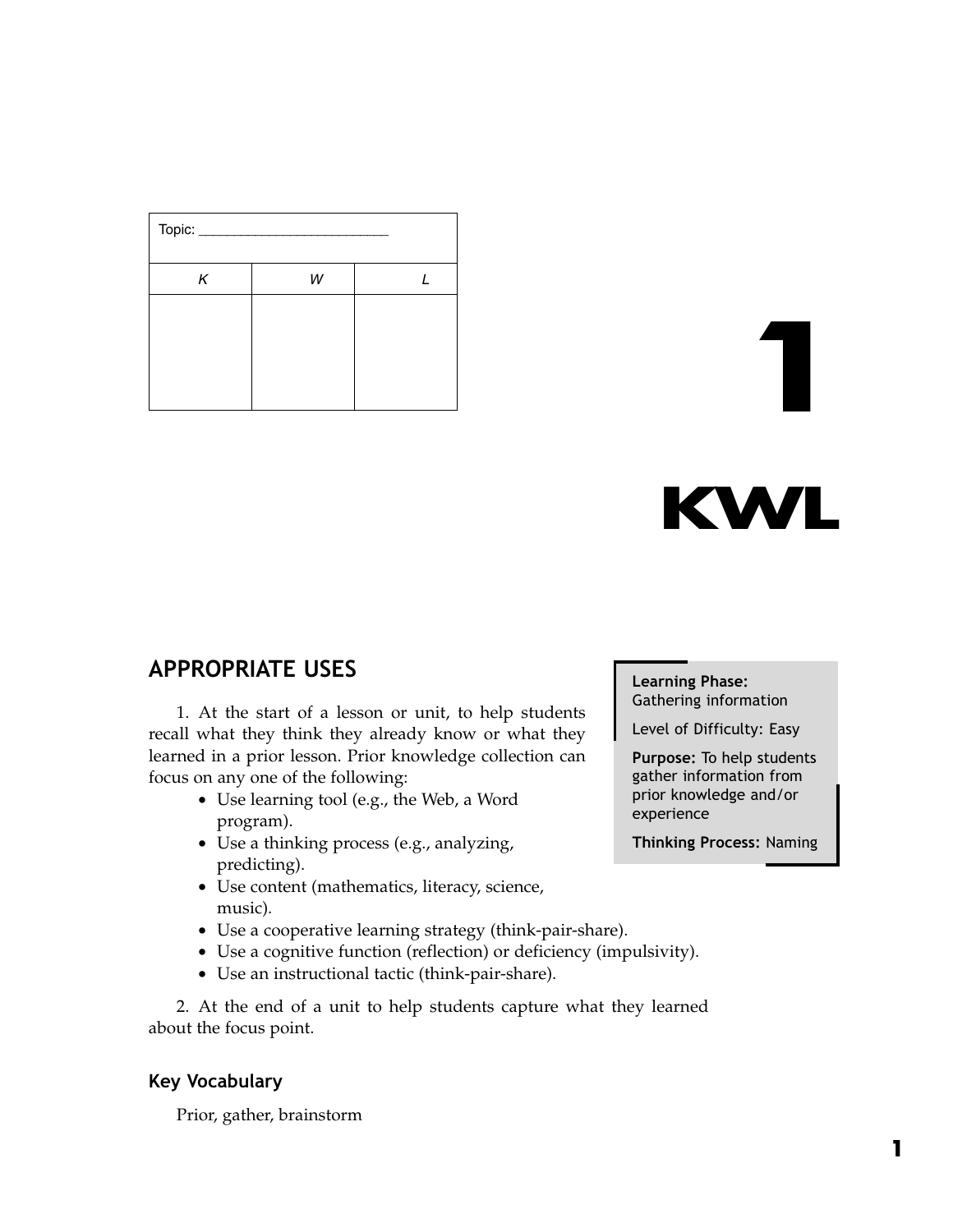#### Attribution

Donna Ogle introduced the KWL into classrooms in 1986. Others have added additional letters such as "H" for "How we will learn."

## LESSON DESIGN

#### Check Prior Knowledge of the KWL Organizer

1. Show the KWL for all to see. Ask how many have used the KWL. (If none, go on to explain its purpose.)

2. Ask for volunteers to tell how they used the KWL and how it helped them learn the material.

#### Explain the KWL's Purpose

1. The KWL is an organizer to help students check their prior knowledge of a topic, concept, or process before learning about it. With this prior knowledge, the brains of the students will recall what they already know (the K of KWL) about the topic. When they get new information, students will use their brains to join the old knowledge with the new.

2. The second benefit of the KWL is to stir interest in what students also want (the W of KWL) to know additionally about the topic. The best students are those who ask questions!

3. The third benefit is to provide a chance for students at the end of a lesson to look back and assess what they learned in the lesson.

#### Clarify and Model the Task

1. Introduce the topic of the day's and/or week's lesson. Teachers may use the title of the next textbook chapter or ask a "launch question" about the topic.

2. Show the organizer for all to see. Explain the parts (K column, W column, and L column). Start with K column (what we think we know about the topic).

3. Group students into trios. Starting with the shortest person in each trio and working to the tallest, assign the roles of presenter, recorder, and manager. Review responsibilities of each (pp. 216–217) and the DOVE guidelines (p. 216).

4. Provide each recorder with a large sheet of newsprint (or butcher paper) and markers. Instruct the recorder to make a large KWL similar to the model.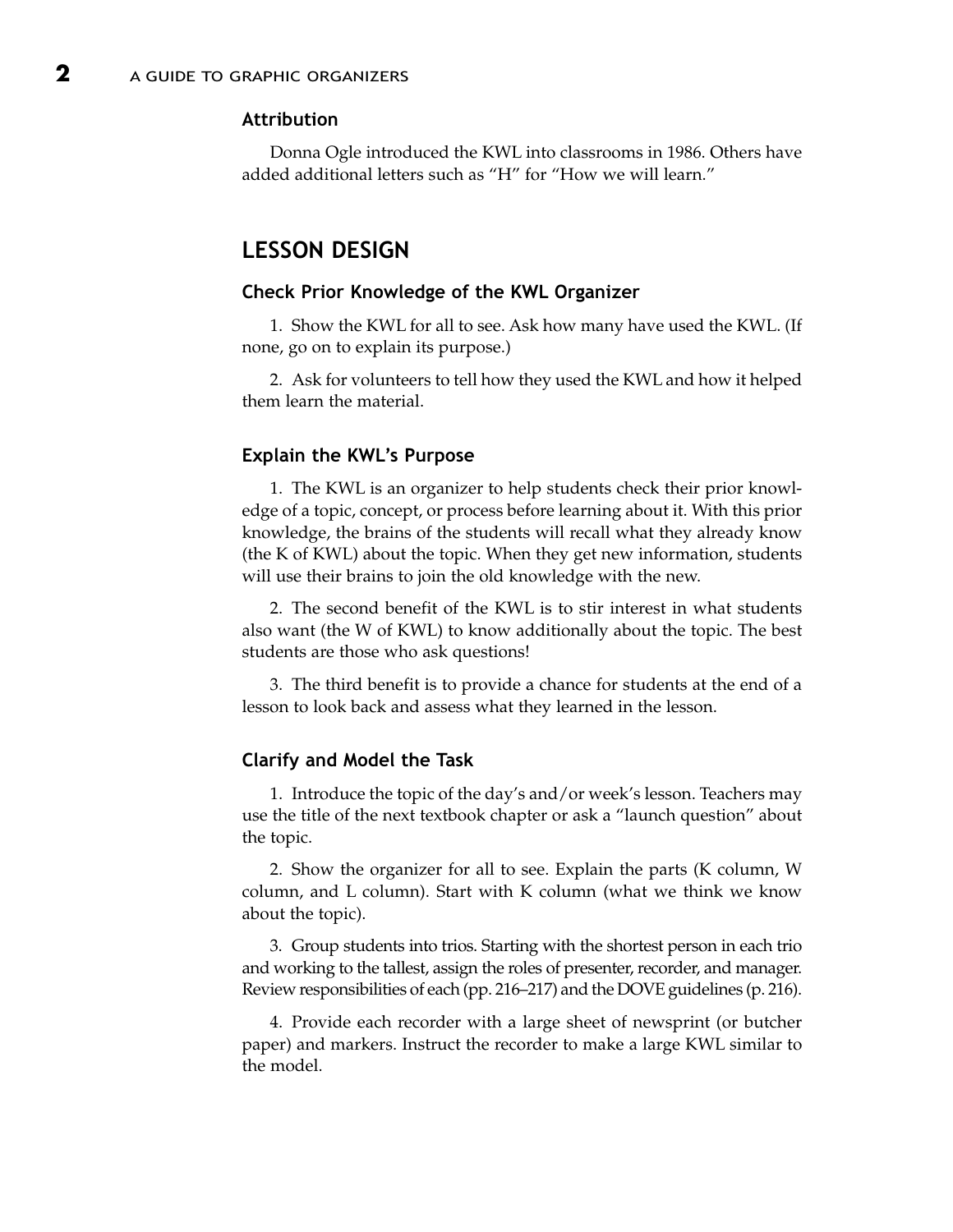5. Invite each trio to brainstorm all they think they know about the topic or the launch question. Take just two or three responses. Repeat the process with the "What do we want to know about this topic?" in the W column.

#### Complete the Task

1. Instruct each trio to continue brainstorming in each of these columns.

2. When several of the learning groups have completed the tasks, stop the work and invite one group from the back of the classroom to come to the front. Two will hold the completed chart and the recorder will read the K and the W lists.

3. Invite other students to add different items to the learning group's lists. Likewise, they can add all items on their own list.

4. Instruct the recorder to keep the list for the group. The groups will return to these lists at the end of the lesson.

5. During the lesson, highlight any material that relates to the questions posed.

6. At the end of the lesson, instruct each group to rotate its three roles so that each student has a different job.

7. Invite the trios to brainstorm what they learned in this lesson (the L of KWL). They should check to see that they learned all the items under "W" and add anything else not on the original lists.

#### Guide Reflection

1. **Focus on Content.** Match trios together into learning groups of six. Invite each trio to share its "learned list" telling what was important about each item in relation to the topic of the lesson (e.g., "The Continental Congress was important because . . . ," "Harriet Tubman played a key role in American history because . . .").

2. **Focus on Process.** In the learning groups of six, the group will select one member who was not yet the recorder during this lesson for that role. In turn, each member (starting with the person sitting to the right of the recorder) will complete the sentence, "When using the KWL, I learned that. . . ." (The recorder will list these responses on a new sheet of newsprint.)

3. If time allows, do a round robin of the recorders. Each will select two items from the list to share with the class.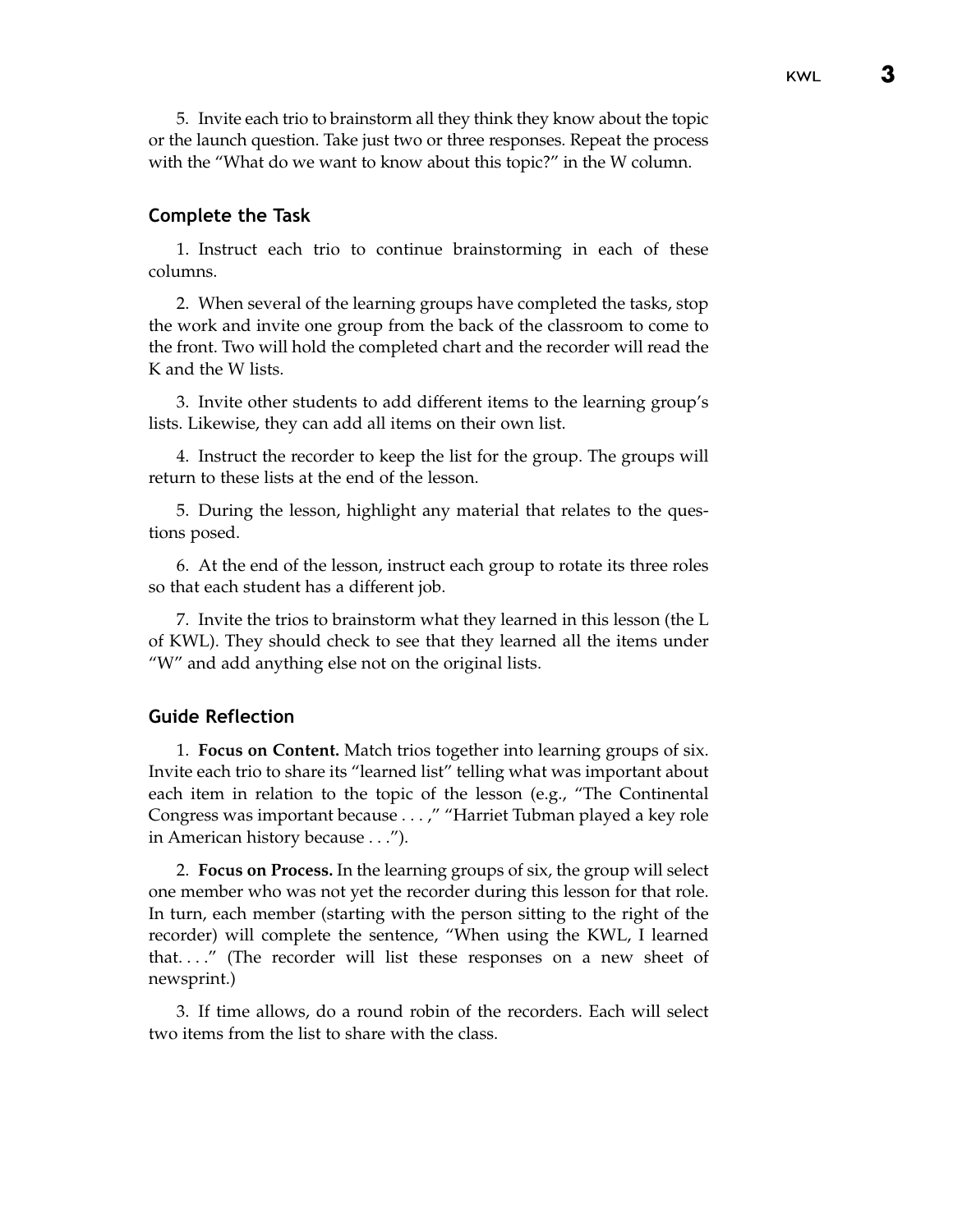# KWL ORGANIZER EXAMPLES

# Elementary Grade Example

| Topic: Mathematics: Addition                               |                                                                 |                                                                                                              |  |  |
|------------------------------------------------------------|-----------------------------------------------------------------|--------------------------------------------------------------------------------------------------------------|--|--|
| κ                                                          | w                                                               |                                                                                                              |  |  |
| numbers, plus,<br>and side by side,<br>columns, two digits | how to add nickels,<br>how to add decimals,<br>how to add dimes | how to add money<br>(pennies to<br>quarters), how to<br>add decimals, how<br>multiplication is<br>additional |  |  |

## Middle Grade Example

| Topic: Technology: PowerPoint                  |                                                                                   |                                                                                                                         |  |  |
|------------------------------------------------|-----------------------------------------------------------------------------------|-------------------------------------------------------------------------------------------------------------------------|--|--|
| κ                                              | w                                                                                 |                                                                                                                         |  |  |
| slides, motion, sound,<br>flow, images, charts | photographs, less<br>words, rehearsal,<br>sending by mail,<br>auto-content wizard | templates.<br>photographs,<br>practicing, sending<br>by mail, outlines,<br>wizards, spell check,<br>text boxes, designs |  |  |

# Secondary Grade Example

| Topic: The Underground Railroad                             |                                                                                        |                                                                                             |  |  |
|-------------------------------------------------------------|----------------------------------------------------------------------------------------|---------------------------------------------------------------------------------------------|--|--|
| κ                                                           | w                                                                                      |                                                                                             |  |  |
| Harriet Tubman,<br>safe houses.<br>abolitionists,<br>Canada | dangers,<br>accomplishments,<br>states, other people<br>involved, effect<br>on Lincoln | Frederick Douglass,<br>Susan B. Anthony,<br>Emancipation<br>Proclamation,<br>routes, places |  |  |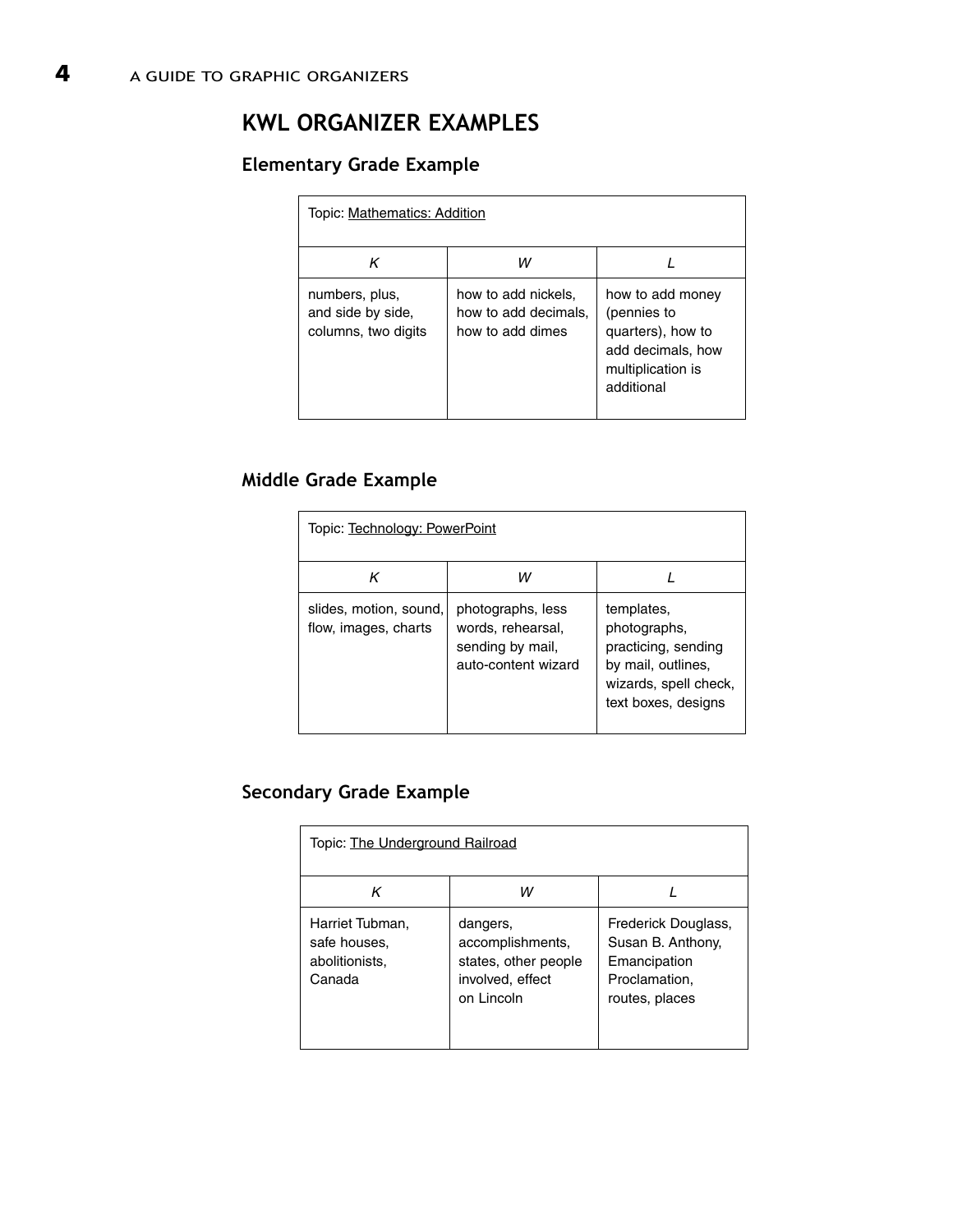# MORE IDEAS

#### Elementary Grade Examples

Mathematics: Mixed numbers, sets, diagrams

Language Arts: *Aesop's Fables, Chitty Chitty Bang Bang,* Winnie the Pooh

Science: Solids, liquids and gases, thermometer, sources of energy

Social Studies: Maps, tables, graphs, geographic features of our state

Other: Nations of the world in our classroom (e.g., Nigeria, Croatia, Italy, Tibet), where I have lived (e.g., New York, Danville, Indianapolis, San Jose, Mexico City), where I have visited (Disney World, Gettysburg, my grandmother's house)

#### Middle Grade Examples

Mathematics: Measuring temperature, finding the mean, plane shapes

Language Arts: *Wind in the Willows,* writing a story, comparing two characters in a story

Science: Healthy food, life in a river, NASA

Social Studies: Cliff dwellers, early explorers of America, the Boston Tea Party

Other: Melodic notation, two-part harmony, Hispanic influences on American sculpture

#### Secondary Grade Examples

Mathematics: Limits of values of functions, proof of the chain rule, conditional probability

Language Arts: Figurative language, soliloquy, Nathaniel Hawthorne

Science: Nuclear fusion, asteroids, Newton's Second Law

Social Studies: The fall of the Roman Empire, apartheid, Machu Picchu

Other: American jazz, George Balanchine, Bob Fosse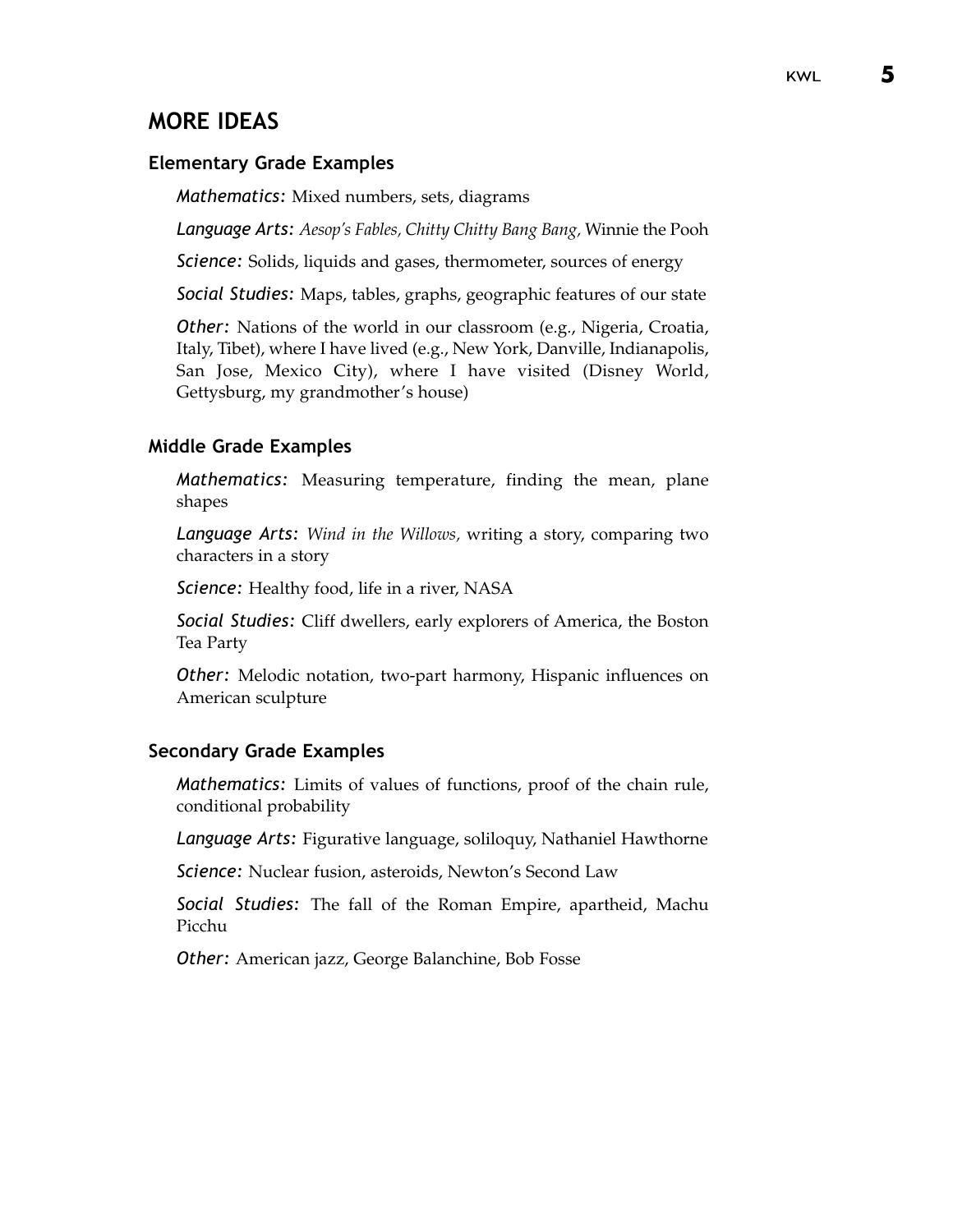